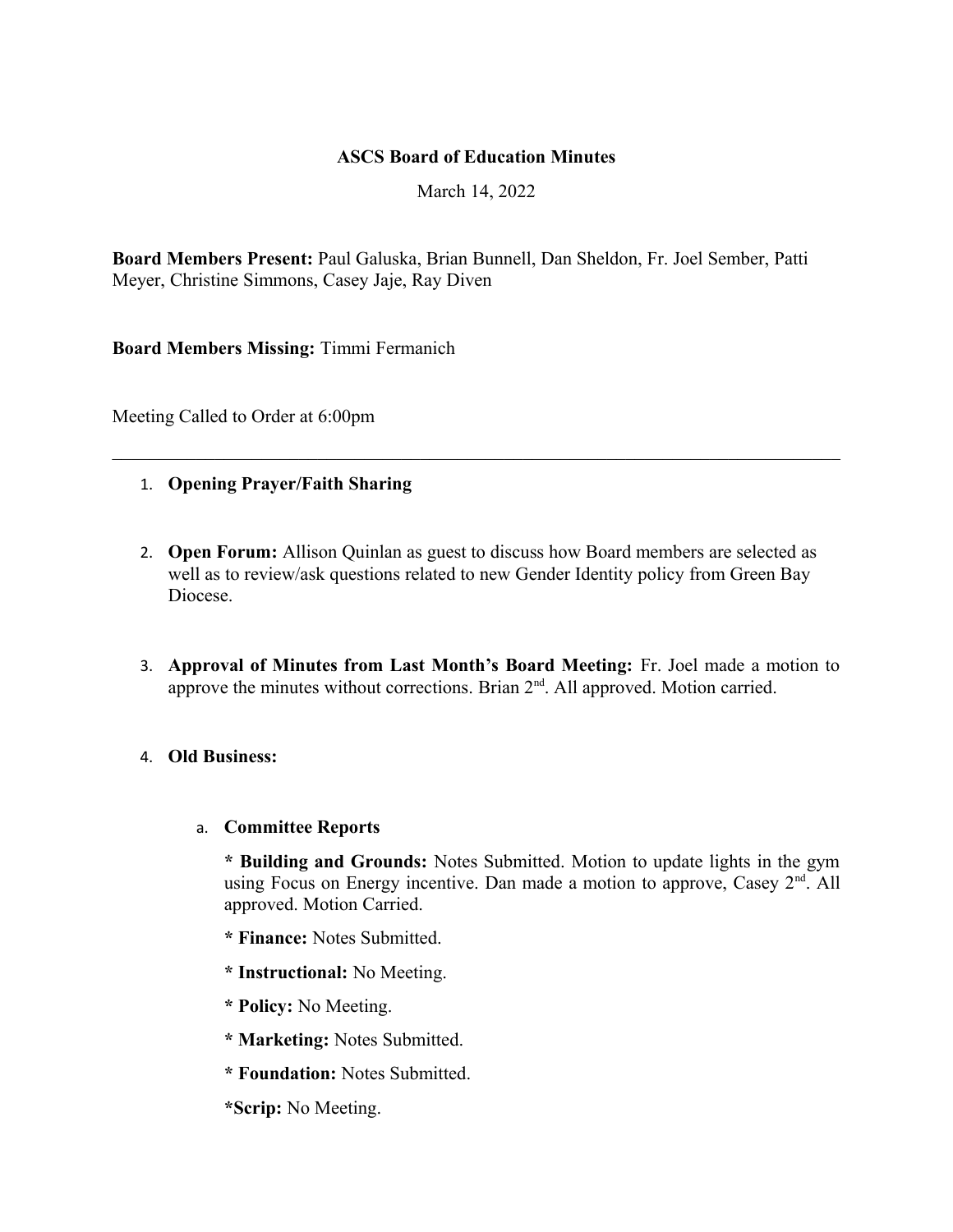**b. Gift and Foundation Campaign Report:** Greatest Needs Foundation: \$757,244.02. ASCS Foundation Endowment: \$625,548.60.

#### **5. New Business:**

**A. Review and Act on Aged Payables:** Patti made a motion to approve the accounts payable as presented. Christine  $2<sup>nd</sup>$ . All in favor. Motion carried.

**B. COVID-19 Update/Discussion:** Removed dividers from classrooms. Currently have zero cases.

**C. ASCS Rebranding Project Update (Phase 1):** BSI for furniture updates. 4K entrance is ready to start process. Projected date for the Donor Wall to be finished is April.

**D.** 2022 Golf Outing Update: Tickets being sent home soon. The raffle is on June 18<sup>th</sup>.

**E. Initial 2022-2023 Budget Discussion/Update:** Enrollment for next year went down. Will have more details by next meeting.

**F. SimpleK12 Webinars Incentive – Title IIA Funds:** Simple K12: Staff members will watch webinars. Looking to give full time staff an incentive of \$500 stipend money to watch 10 extra webinars (Title Funds). Support staff receive \$250 to watch 5 webinars (ASCS budget). Motion made by Ray, Fr. Joel 2nd. All Approved. Motion carried.

### **G. Administrator's Report:**

- The Otis Spunkmeyer fundraiser brought in approximately \$37,000 in total sales, which is about \$22,000 more than the \$15,000 goal.
- The ASCS teachers are doing their required three safe environment lessons with the students this month (March 7, March 14, and March 21).
- 4K acceptance letters will be sent out to parents later this month.
- Mr. Beyer, Mr. Hoeldtke, and the Lenten committee will be leading the Rice Bowl project throughout Lent.
- We plan on sponsoring the Camp Invention this summer. It will run from July 11-15.
- Graduation for  $8<sup>th</sup>$  grade has now been moved to Wednesday, May 26, at 6:00 PM at St. John.
- A majority of last Friday morning's in-service was devoted to literature-based training and leadership training.
- Our middle school Battle of the Books team competed in the statewide event at the end of February. This year's team consisted of the following students: Egan Trabant-McKenna, Gray Sikeres, Simon Joyce-Whipp, Gretta Stowe, Ashley Pranke, and Korbin Schroepfer. Thanks so much to Ms. Meidl for once again coaching our middle school team this year.
- Mary Hayes of the Langlade Historical Museum donated Catholic art to ASCS in early March.
- The students in 5K-3 will see the AHS production of *The Little Mermaid* on Wednesday, March 16, at the Volm Theater.
- ASCS staff members are doing a book study of *No Greater Love* during Lent.